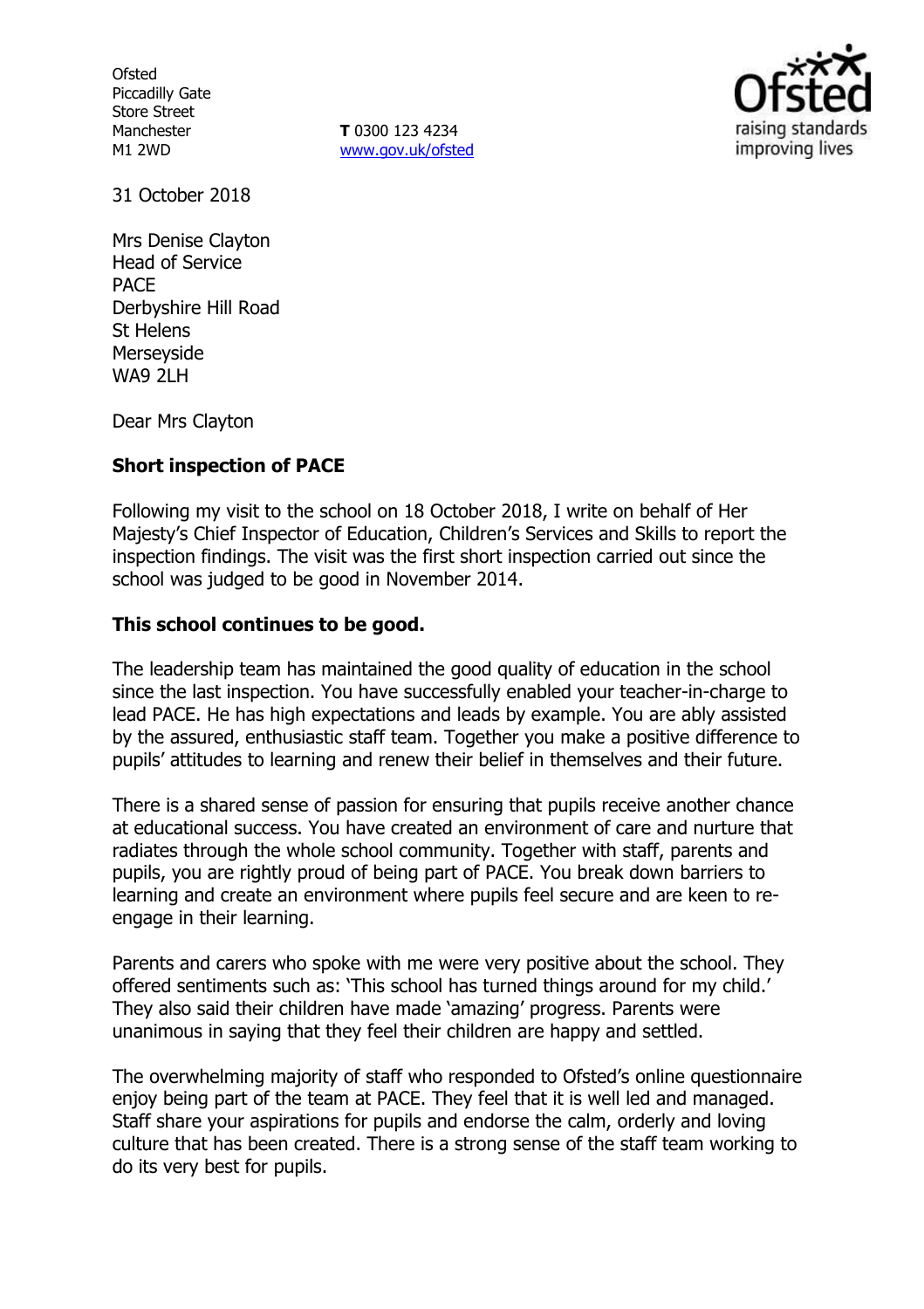

At the previous inspection, the inspectors asked you to increase the opportunities that pupils are given to write at length. This has been fully addressed. Writing has a high profile in your school and is regularly celebrated. Pupils are thrilled to receive the weekly 'wonderful writer' award. They are given opportunities to write in all areas of the curriculum as well as within their English lessons. There is a consistently high expectation that writing is well presented, with appropriate grammar, spelling and punctuation. When they start school, many pupils are negative about and struggle with their writing, but by the time they leave they are enthusiastic, confident writers. They are particularly proud of the many stories and poems that are published as part of the 'Young Writers' competition.

Inspectors also asked you to ensure that you had effective ways of monitoring the progress of pupils. You have set up a comprehensive system to regularly monitor the progress of pupils in reading, writing and mathematics. You have set high expectations of what pupils will achieve while they are in your care. Teachers use assessment information effectively to plan for pupils' individual needs and their next steps in learning, including their behavioural and emotional development. Leaders and the management committee have a clear picture of the progress of pupils over time in English and mathematics. However, they do not use information as effectively to gain an overview of the behavioural and emotional development of pupils.

Pupils often start school with gaps in their mathematical understanding. Basic number and calculation tend to be the weakest areas. Teachers are quick to identify these weaknesses and they then work systematically to build pupils' skills, knowledge and confidence. Pupils' books confirm that this has been effective. However, books also reveal that pupils have limited opportunities to apply their new mathematical knowledge and understanding and to think more deeply about their learning.

### **Safeguarding is effective.**

The safeguarding and welfare of pupils are given a high priority. You and the staff team have ensured that pupils are in a safe and secure environment by promoting the clear message that safeguarding is everyone's responsibility. Safeguarding arrangements are detailed and thorough and are reviewed regularly to ensure that they meet statutory requirements and are fit for purpose. Staff and members of the management committee undertake appropriate up-to-date training. This includes training about keeping pupils safe from radicalisation and extremism, child sexual exploitation and neglect.

You and the school team offer a high standard of vigilance and support for vulnerable pupils. Leaders have extremely effective relationships with external agencies, including other local schools. You make an important contribution to the safeguarding of the vulnerable pupils in your care.

Pupils said that they feel very safe and well cared for. They feel confident that adults will help them if needed. They were able to talk about the ways they can stay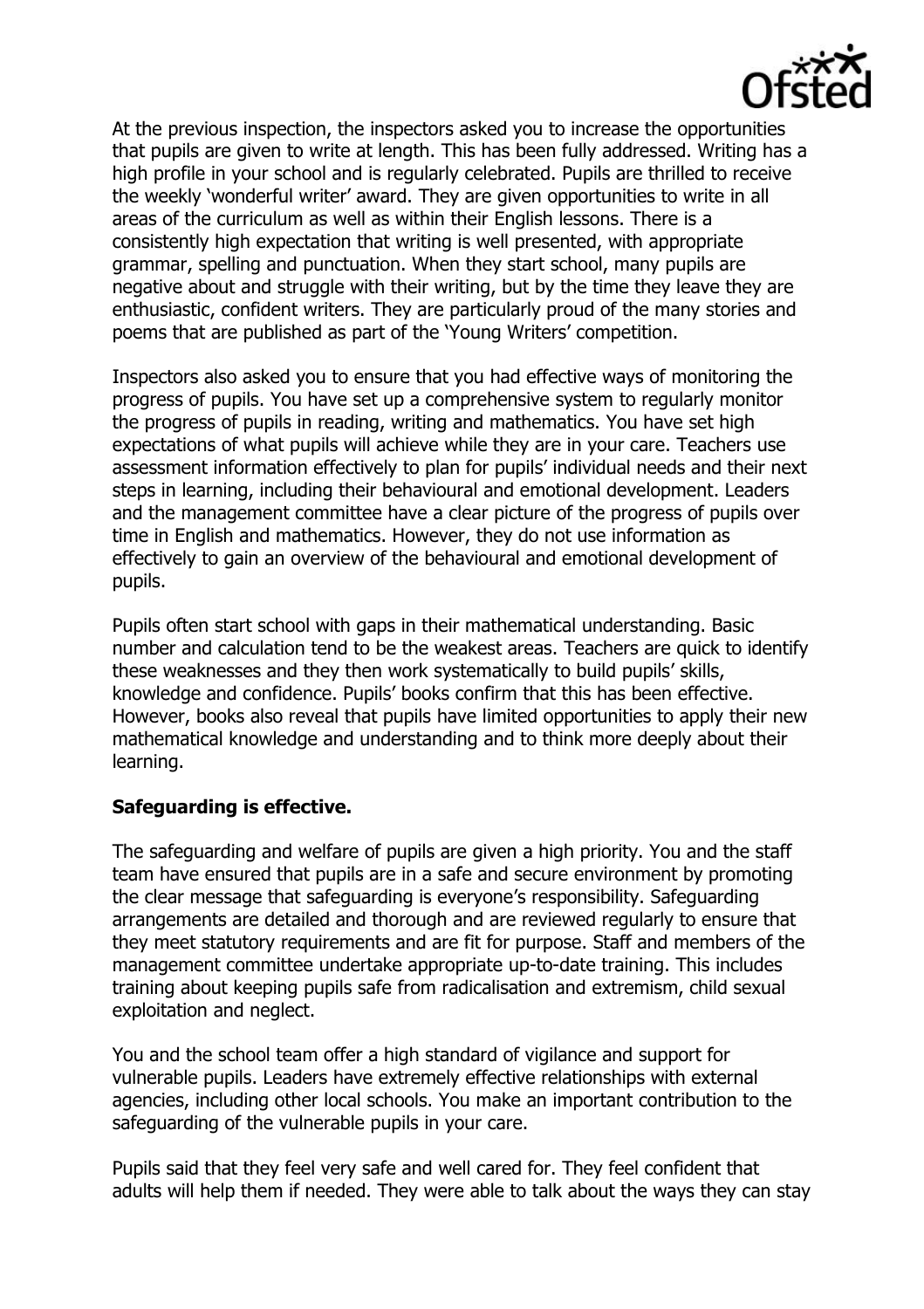

safe and healthy in a range of situations but were more hesitant about the best ways to keep themselves safe online. However, parents feel that you and the staff keep children very safe.

## **Inspection findings**

- $\blacksquare$  Pupils often start the school with knowledge and skills below that typically expected for their age. Assessment information is promptly collected by leaders to track the progress of pupils and ensure that they are making as much progress as possible before they return to a mainstream school. This information and evidence from looking at work books clearly indicate that pupils throughout the school are making at least good progress against their individual targets in English, mathematics and behavioural and emotional development. Those who can are catching up with their national peers, particularly in reading and writing. Where pupils continue to struggle with their learning, they make good progress from their starting points because they are well supported. Teachers make a valuable contribution to collecting information for any pupils that require an education, health and care plan.
- $\blacksquare$  Pupils typically attend PACE for two terms. The expectation that a pupil will be reintegrated into a mainstream school is agreed from the outset. Transition arrangements are thorough and thoughtfully carried out. Leaders are extremely mindful of the needs of individual pupils and their families. To this end, they are flexible and adapt reintegration arrangements as needed to make sure that returns to mainstream school are enduring and successful. Where a pupil is better suited to a special school, leaders work well with the local authority and sensitively with parents to ensure that the pupil is placed in the most appropriate provision.
- Leaders' relationships with St Helens primary schools are extremely positive. The high-quality support, advice and guidance offered to receiving schools make an invaluable contribution to the success of pupils' reintegration into school. Referrals for a pupil placement to PACE are transparent, giving headteachers confidence that access to the school is fair and equitable. St Helens headteachers spoken to at the time of the inspection had nothing but praise for the work of the school. They felt that pupils were extremely well prepared for their return to their schools and that communication and liaison between PACE and mainstream schools was superb.
- There are effective systems for monitoring absence. Good attendance is rewarded and has a high profile in the school. Improving an individual pupil's attendance is a priority for the school in preparation for that pupil being reintegrated into mainstream education. Compared to their attendance in their previous school, most pupils' attendance has rapidly improved. The few pupils who have been persistently absent are given appropriate support to ensure that they now attend much more regularly.
- There are a number of strengths evident at PACE. The school's relationship with parents is extremely strong. Leaders and staff work hard and with great success to build trust and confidence with parents who are often disillusioned about education and disheartened that there is no one who can help their child. 'They